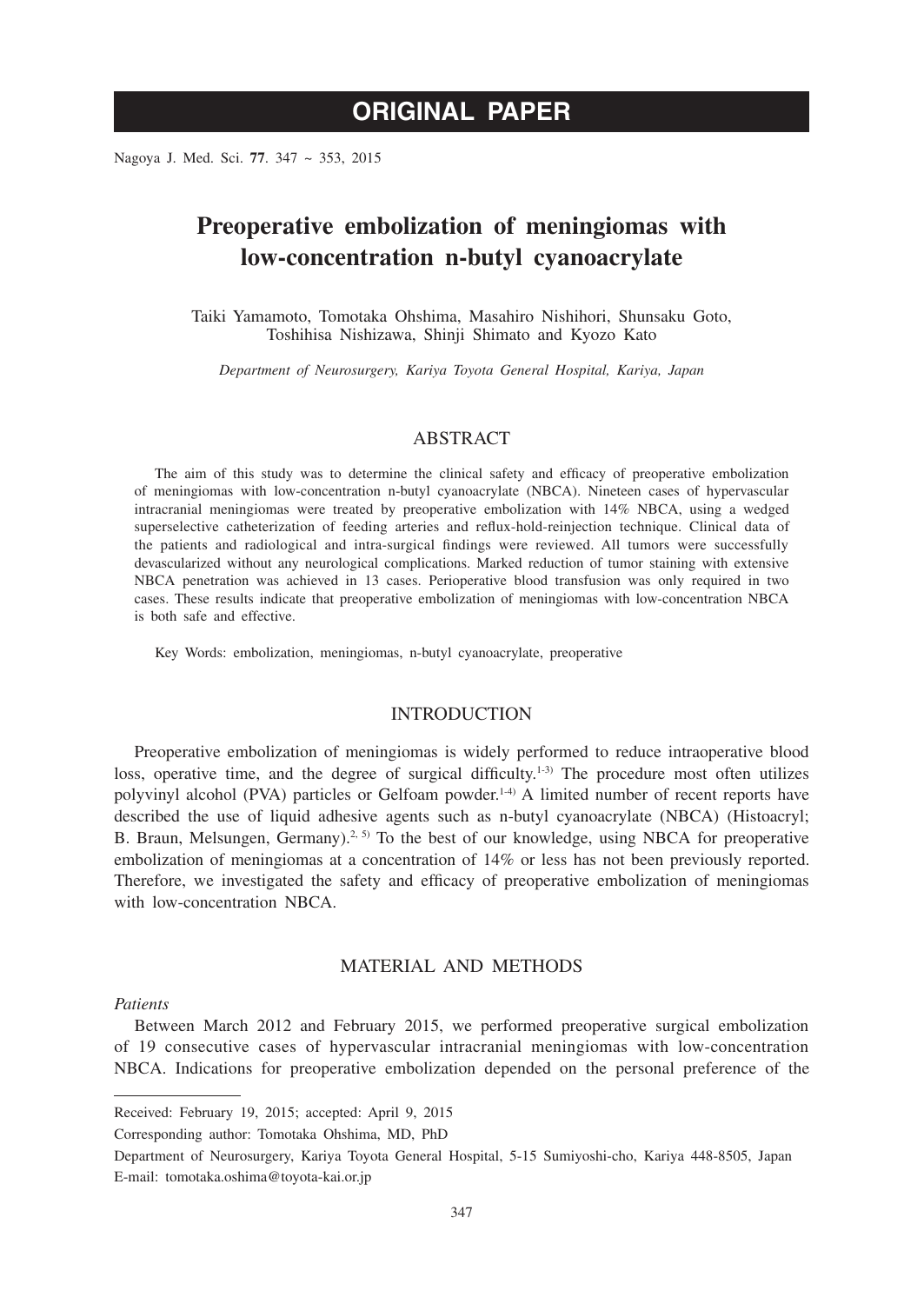neurosurgeon. Clinical data, radiological, and intra-surgical findings of each case were obtained and retrospectively reviewed from hospital records and operation reports. Four lesions were convex, four parasagittal, four cerebellopontine angle, three falx lesions, and four others. Each tumor was mainly supplied by branches of the external carotid artery.

#### *Embolization Technique*

All endovascular embolizations were performed under local anesthesia 1 or 2 days before surgery. Access was achieved by a percutaneous transfemoral technique. Heparinized saline was administered via pressure bags to continuously flush the catheters (3000 U/0.5 l); however, no systemic heparinization was performed. Six French guiding catheters were placed in the proximal external carotid artery. A Marathon microcatheter (1.65 m; Micro Therapeutics, Inc., Irvine, CA, USA) was commonly navigated distally with an ASAHI CHIKAI 10 microguidewire (Asahi Intecc, Aichi, Japan) as far as possible into the target arteries. Occasionally, an Echelon 10 (eV3 Covidien; Irvine, CA, USA) or Headway microcatheter (Terumo, Tokyo, Japan) was used for coil embolization before injecting NBCA. After superselective angiography, a provocative test with 1% lidocaine was performed in cases where dangerous anastomoses were suspected. Fourteen percent NBCA was prepared with pure NBCA and lipiodol (Lipiodol Ultra-Fluide®, Guerbet, Roissy, France) in a 1:6 ratio. The liquid agent was drawn into a 1-ml Medallion<sup>®</sup> syringe (Merit Medical, UT, USA) and warmed with steam for approximately 10 sec to reduce viscosity. Using a digital subtraction angiography for guidance, 14% NBCA was injected using the reflux-hold-reinjection technique. The syringe was handled by the operator in a similar fashion as coil delivery to achieve fine control (Fig. 1). The microcatheter was slowly withdrawn once the reflux had covered its tip.



**Fig. 1** Photographs of injection handling showing **A**: conventional style, **B**: a novel technique similar to coil insertion;  $\leftrightarrow$  indicates that shorter strokes are better.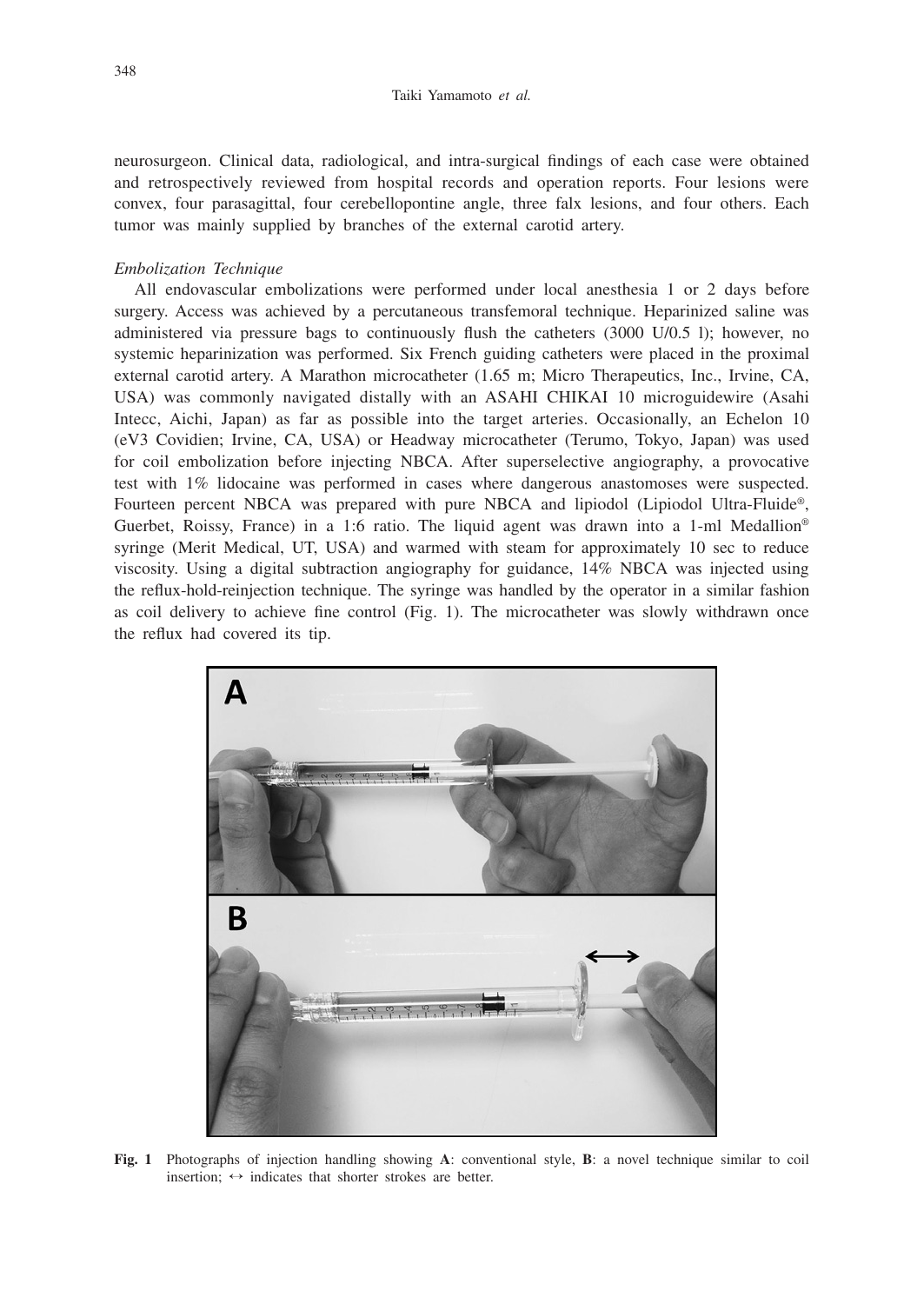#### *Data Evaluation*

Effectiveness of preoperative embolization was retrospectively evaluated by each neurosurgeon based on the intraoperative blood loss and solidity of the tumor as excellent, good, and poor.

## **RESULTS**

## *Embolization Outcome*

Among 19 patients treated, a total of 31 arteries were embolized with 14% NBCA. Details of the patient characteristics and embolization procedure are summarized in Table 1. Almost all cases achieved marked reduction of tumor staining with extensive NBCA penetration. The average length of the endovascular procedure was 80 min (50–190 min). *Five cases were embolized using detachable coils to enable flow control and avoid NBCA migration to important vessels*. A representative case, Case 3, is shown in Fig. 2–4.

Once the microcatheter was properly wedged, injection of 14% NBCA took approximately 3 min per vessel for deep penetration into the tumor vascular bed. NBCA cast was slowly and consecutively plugged in a retrograde fashion into the other feeding vessels. Fourteen of 19 cases could be embolized with an appropriately wedged catheterization. However, if wedging could not be achieved, embolization tended to cause occlusion of the proximal feeding artery.

|                | Case Age/Sex | Location<br>of tumor                        | Size of<br>tumor<br>(cm)    | Target<br>feeding<br>artery | Microcatheter | Amount<br>of $14\%$<br><b>NBCA</b><br>(ml) | Complication<br>of TAE | Interval<br>to<br>surgery<br>(days) | Effectiveness<br>of TAE |
|----------------|--------------|---------------------------------------------|-----------------------------|-----------------------------|---------------|--------------------------------------------|------------------------|-------------------------------------|-------------------------|
| 1              | 80/F         | Lt convexity                                | $5.5 \times 3.3 \times 3.5$ | MMA, STA                    | Echlon 10     | 0.4                                        | None                   | $\mathbf{1}$                        | Excellent               |
| $\overline{2}$ | 79/M         | Rt parasagittal 5.3×4.1×4.6                 |                             | <b>MMA</b>                  | Marathon      | 0.55                                       | None                   | 1                                   | Excellent               |
| 3              | 52/F         | Lt falx                                     | $3.4 \times 3.4 \times 3.6$ | <b>MMA</b>                  | Marathon      | 0.6                                        | None                   | 2                                   | Excellent               |
| $\overline{4}$ | 71/F         | Lt parasagittal $3.6 \times 3.4 \times 2.6$ |                             | <b>MMA</b>                  | Marathon      | 0.5                                        | None                   | 2                                   | Excellent               |
| 5              | 78/M         | Rt parasagittal 2.1×1.9×1.7                 |                             | <b>MMA</b>                  | Marathon      | 0.3                                        | None                   | $\overline{2}$                      | Excellent               |
| 6              | 49/F         | Lt falx                                     | $2.8 \times 2.8 \times 3.4$ | <b>MMA</b>                  | Marathon      | 0.25                                       | None                   | 2                                   | Excellent               |
| 7              | 65/F         | Lt CPA                                      | $2.9 \times 2.8 \times 2.6$ | <b>MMA</b>                  | Echlon 10     | 0.4                                        | None                   | 1                                   | Good                    |
| 8              | 56/F         | Lt olfactory                                | $5.2 \times 5.5 \times 4.8$ | MMA, STA                    | Marathon      | 1.1                                        | None                   | $\overline{2}$                      | Good                    |
| 9              | 66/F         | Lt parasellar                               |                             | 2.5×2.1×2.2 MMA, AMA        | Marathon      | 0.4                                        | None                   | $\mathfrak{2}$                      | Poor                    |
| 10             | 73/F         | Lt convexity                                | $4.3 \times 3.6 \times 2.9$ | <b>MMA</b>                  | Marathon      | 0.35                                       | None                   | $\overline{2}$                      | Excellent               |
| 11             | 51/M         | Falx                                        | $2.1 \times 3.0 \times 1.9$ | <b>MMA</b>                  | Marathon      | 0.3                                        | None                   | 1                                   | Excellent               |
| 12             | 46/M         | Rt CPA                                      | $3.3 \times 1.9 \times 3.4$ | <b>APA</b>                  | Headway       | 0.4                                        | None                   | 1                                   | Good                    |
| 13             | 40/F         | Lt CPA                                      | 4.9×4.6×4.9                 | <b>OA</b>                   | Marathon      | 0.5                                        | None                   | $\overline{2}$                      | Excellent               |
| 14             | 63/M         | Lt convexity                                | $1.8 \times 2.3 \times 1.4$ | <b>MMA</b>                  | Marathon      | 0.4                                        | None                   | $\overline{2}$                      | Excellent               |
| 15             | 45/F         | Rt CPA                                      | $3.9 \times 3.9 \times 3.7$ | OA, PA,<br><b>MMA</b>       | Marathon      | 0.6                                        | None                   | 1                                   | Excellent               |
| 16             | 50/M         | Rt sphenoid                                 | $4.0 \times 3.6 \times 3.8$ | <b>MMA</b>                  | Headway       | 0.5                                        | None                   | $\overline{2}$                      | Excellent               |
| 17             | 66/F         | Rt petroclival                              | $3.9 \times 3.2 \times 2.9$ | <b>MMA</b>                  | Headway       | 0.35                                       | None                   | 2                                   | Poor                    |
| 18             | 59/F         | Rt parasagittal $3.5 \times 3.4 \times 3.4$ |                             | MMA, STA                    | Marathon      | 0.4                                        | None                   | 1                                   | Good                    |
| 19             | 69/F         | Rt convexity                                | $3.2\times4.0\times4.0$     | MMA                         | Marathon      | 0.15                                       | None                   | 1                                   | Excellent               |

**Table 1** Characteristics of patients and summary of preoperative TAE

APA: ascending pharyngeal artery, CPA: cerebellopontine angle, 4.9F: female, Lt: left, M: male, MMA: middle meningeal artery, NBCA: n-butyl cyanoacrylate, OA: occipital artery,

PA: posteror auricular artery, Rt: right, STA: superficial temporal artery, TAE: trans-arterial embolization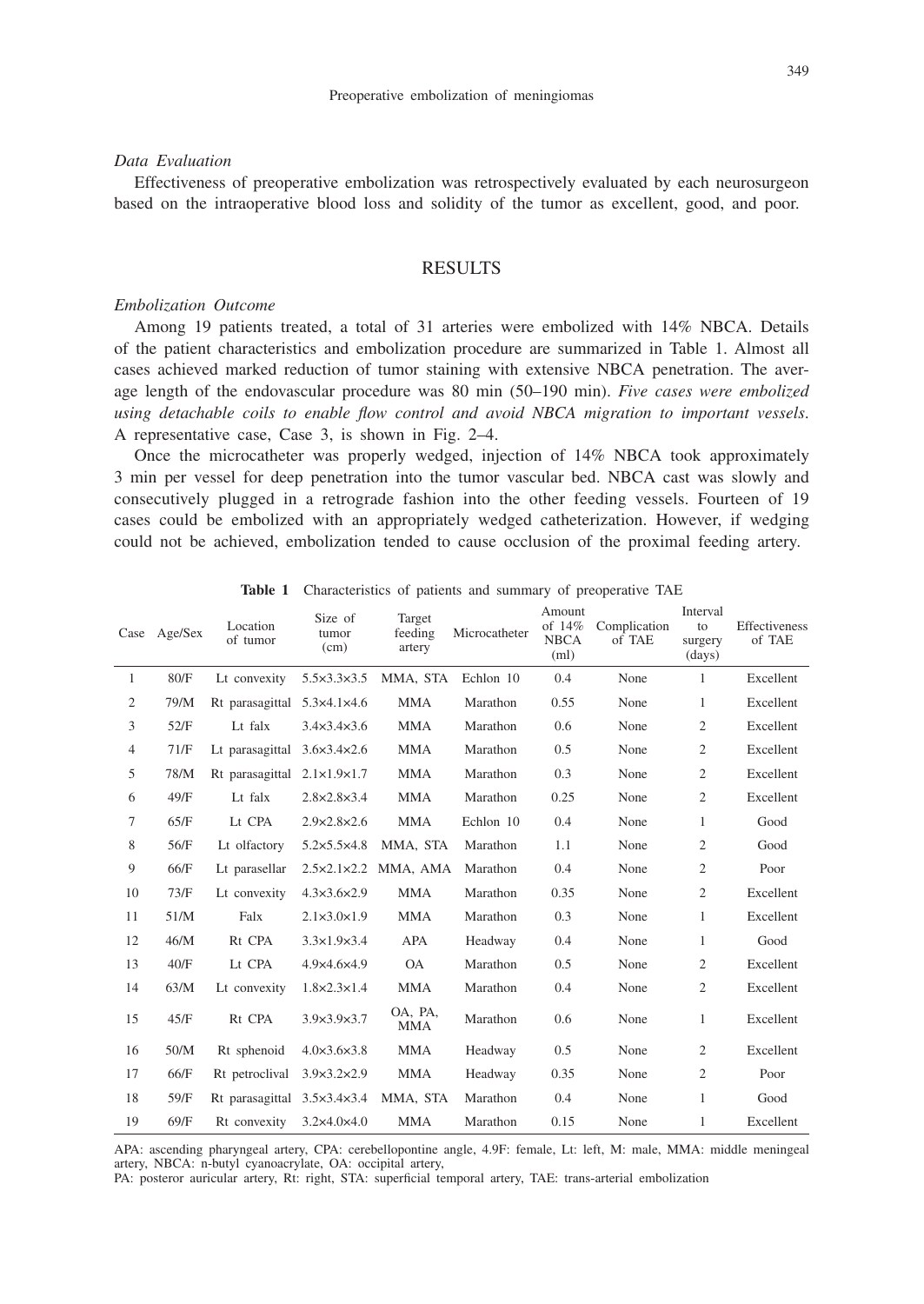

**Fig. 2** Initial gadolinium-enhanced axial magnetic resonance image of Case 3, showing a homogeneously enhanced tumor.



**Fig. 3** Superselective right middle meningeal artery angiogram, during 14% n-butyl cyanoacrylate injection, showing the cast plugged in a consecutive and retrograde manner into the feeders (white arrow indicate the tip of the Marathon microcatheter).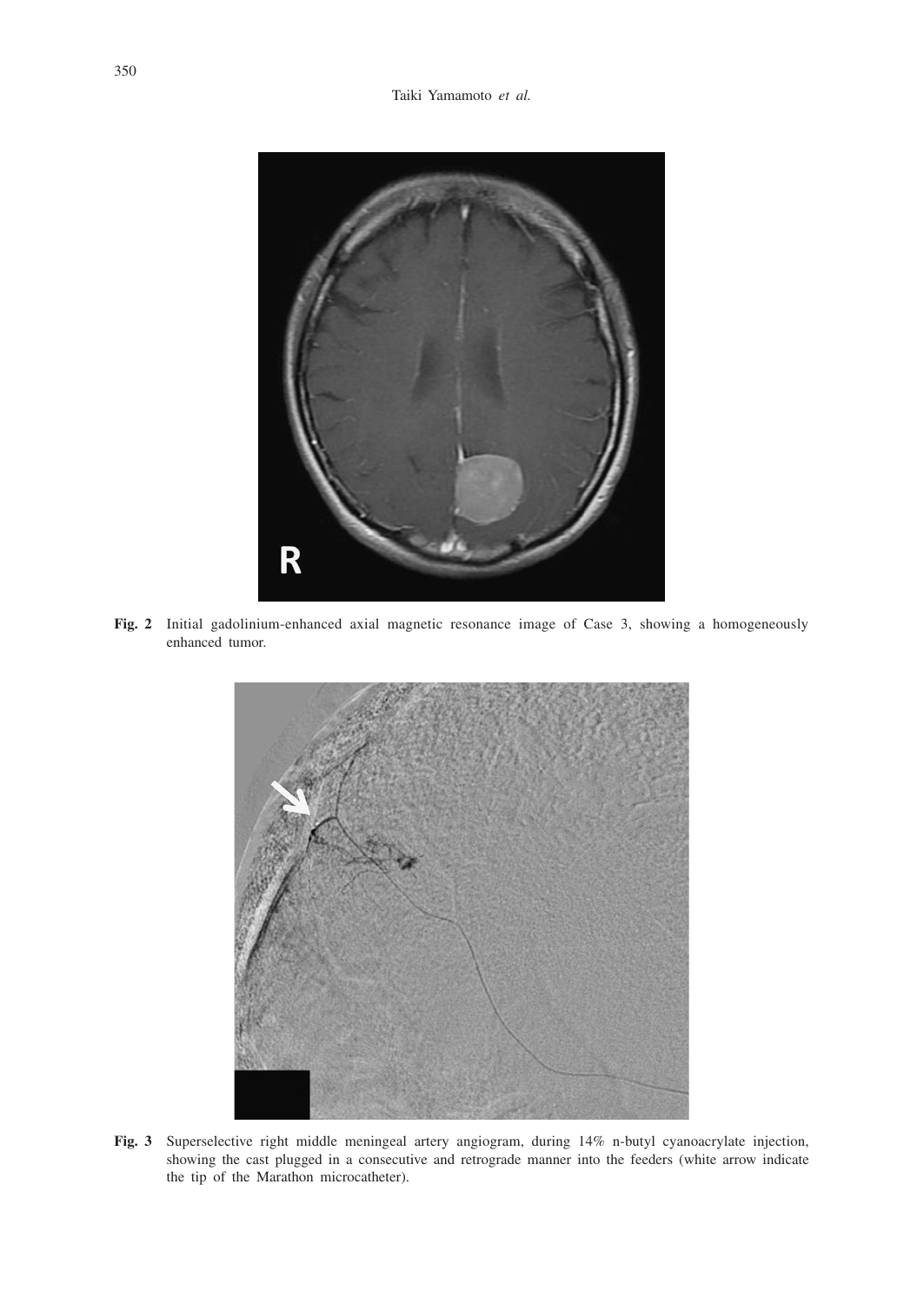

**Fig. 4** Gadolinium-enhanced axial magnetic resonance image 1 day after embolization shows no enhancement in the tumor.

#### *Complications*

There were no procedure-related complications in any of the 19 cases. Withdrawal of all microcatheters was easy, if done in a slow and controlled manner, and there was no adhesion to vessels during the process. However, some patients complained of a temporary headache immediately after NBCA was injected.

## *Surgical Treatment*

Surgical resection was performed in all cases, 1 or 2 days after embolization. Twelve patients underwent gross total resection, and seven underwent subtotal resection. Only two patients required perioperative blood transfusion, a parasellar case (Case 9) and petroclival case (Case 17).

## DISCUSSION

Preoperative embolization of hypervascular intracranial tumors is widely used to facilitate surgical resection and reduce intraoperative blood  $loss<sub>1-3</sub>$  Particle embolic materials, such as PVA, have been used for many years; $1-4$ ) however, particle embolization has some clinical limitations. First, while larger particles carry a lower risk of inattentive embolization, they cannot deeply occlude the tumor tissue. In contrast, smaller particles provide better penetration but carry a higher risk of inadvertent embolization and migration into the pulmonary tissue. Furthermore, poor visualization of suspended particles promotes leakage into normal tissues. Finally, particle embolization is not permanent. Even if complete occlusion is achieved, recanalization is possible during tumor resection.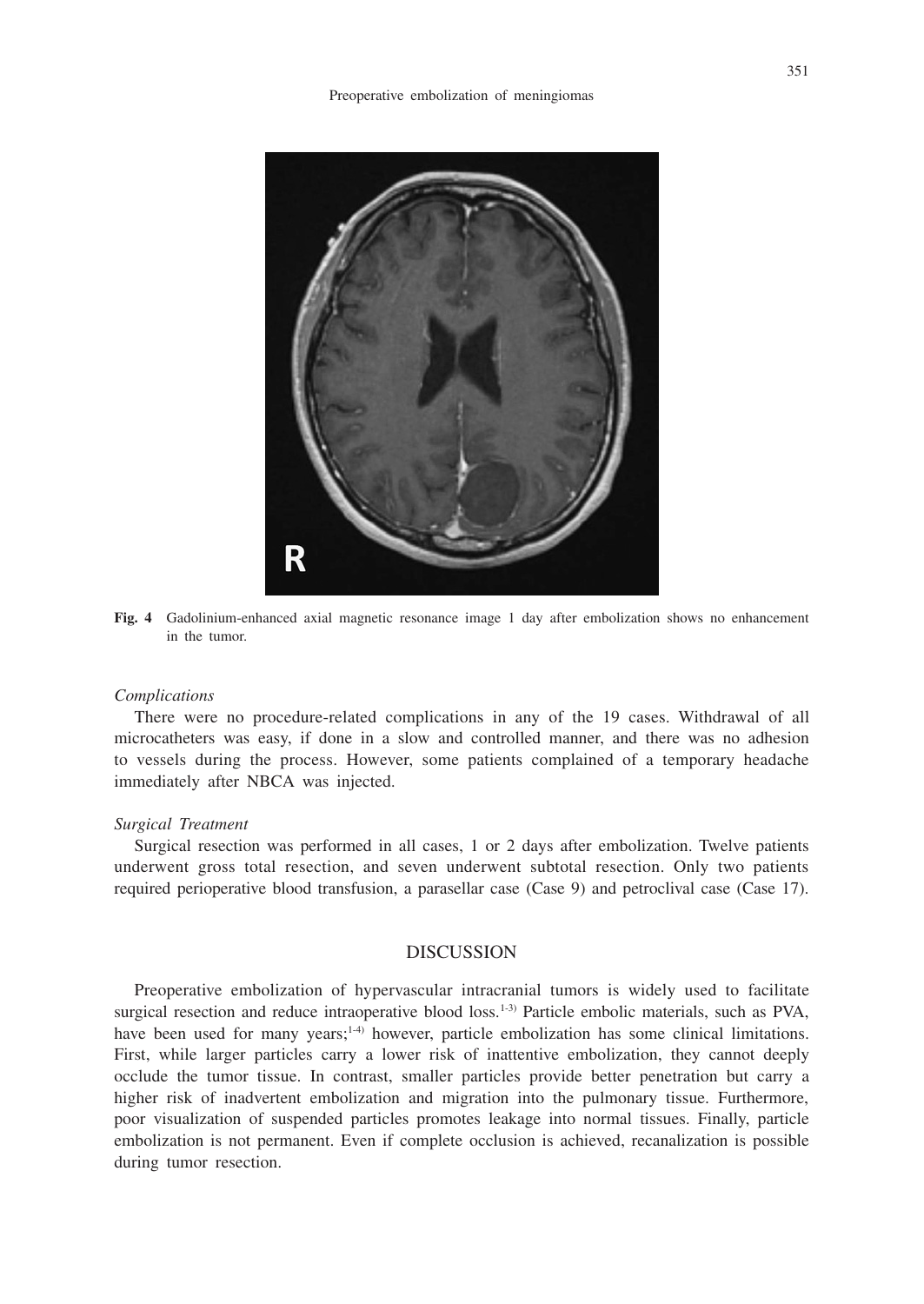Conversely, liquid adhesive agents, such as NBCA, provide highly penetrative and permanent embolization and thus, avoid some of the pitfalls of particle embolization. Low-concentration NBCA is well visualized under fluoroscopy as a unique glue cast. Furthermore, Kim *et al.*5) reported low morbidity with the use of 29% NBCA for preoperative embolization of brain tumors, and Kominami et al.<sup>6)</sup> reported presurgical embolization with 17%-25% NBCA for meningiomas, as being safe and effective. Recently, two studies have reported the effectiveness of low-concentration NBCA embolization in cases of dural arteriovenous fistulas.7-8) Li *et al.*7) used 10%–17% NBCA by wedging the microcatheter into the main feeding artery. However, to the best of our knowledge, using NBCA at a concentration of 14% or less to treat intracranial tumors has not been described.

In this report, we used low-concentration NBCA for tumor embolization. NBCA at low concentration as compared with that at high concentration penetrates more deeply into the tumor and carries a lower risk of catheter adhesion. Because adhesion of NBCA cast depends on the balance of its concentration and blood flow velocity, it is important to control the local blood flow. Because the wedged microcatheter provides a stable local flow control, it must be advanced as distally far as possible. The reflux-hold-reinjection technique is also available for ideal NBCA penetration under a true local flow-arrest state. This technique is commonly used in the treatment of cerebral arteriovenous malformations with Onyx (Micro Therapeutics, Inc., Irvin, CA, USA). Although Shi *et al.*9) have reported the effectiveness of preoperative embolization of meningiomas with Onyx, it is not available for tumor embolization in Japan. Conversely, our technique of handling the 1 ml syringe in a similar fashion as coil delivery has been strongly recommended (Fig. 1). We believe that this enables finer control of the amount of NBCA injected, particularly in surgeons not familiar with the technique, compared with conventional injection by pushing the syringe with the right thumb. Shorter strokes of the right index finger and thumb are preferred to avoid over-injection of NBCA.

As a suitable substitute, we recommend the use of the 1.65-m Marathon microcatheter to allow wedging into the farthest distal feeding arteries. A standard 1.5-m microcatheter is occasionally too short to wedge into the target vessels. When the microcatheter cannot be suitably wedged, NBCA venous migration in high-flow conditions and proximal feeder occlusion in low-flow conditions can occur. In such cases, we replaced the microcatheter with a thicker one or added detachable coils prior to NBCA injection for better flow control. ED Coil Extrasoft (Kaneka, Kanagawa, Japan) can be used with the Marathon microcatheter, regardless of a one-marker and 1.65-m long catheter. The importance of wedged catheterization for this procedure cannot be emphasized enough.

During tumor removal in our 13 of the 19 cases, there was almost no intratumor bleeding. Only one parasellar case and one petroclival case (Cases 9 and 17) required perioperative blood transfusion. These tumors were well-supplied from the internal carotid artery–tentorial artery. Surgeons reported that it was easier to suction the tumor after low-concentration NBCA embolization compared with conventional particle embolization because tumor consistency changed to very soft and cream-like, rather than sponge-like.

Finally, low-concentration NBCA embolization facilitated improved surgical performance and did not cause any serious clinical complications.

## **CONCLUSIONS**

In 19 cases, we reported high safety and efficacy of preoperative embolization of meningiomas with low-concentration NBCA. However, several important technicalities should be kept in mind